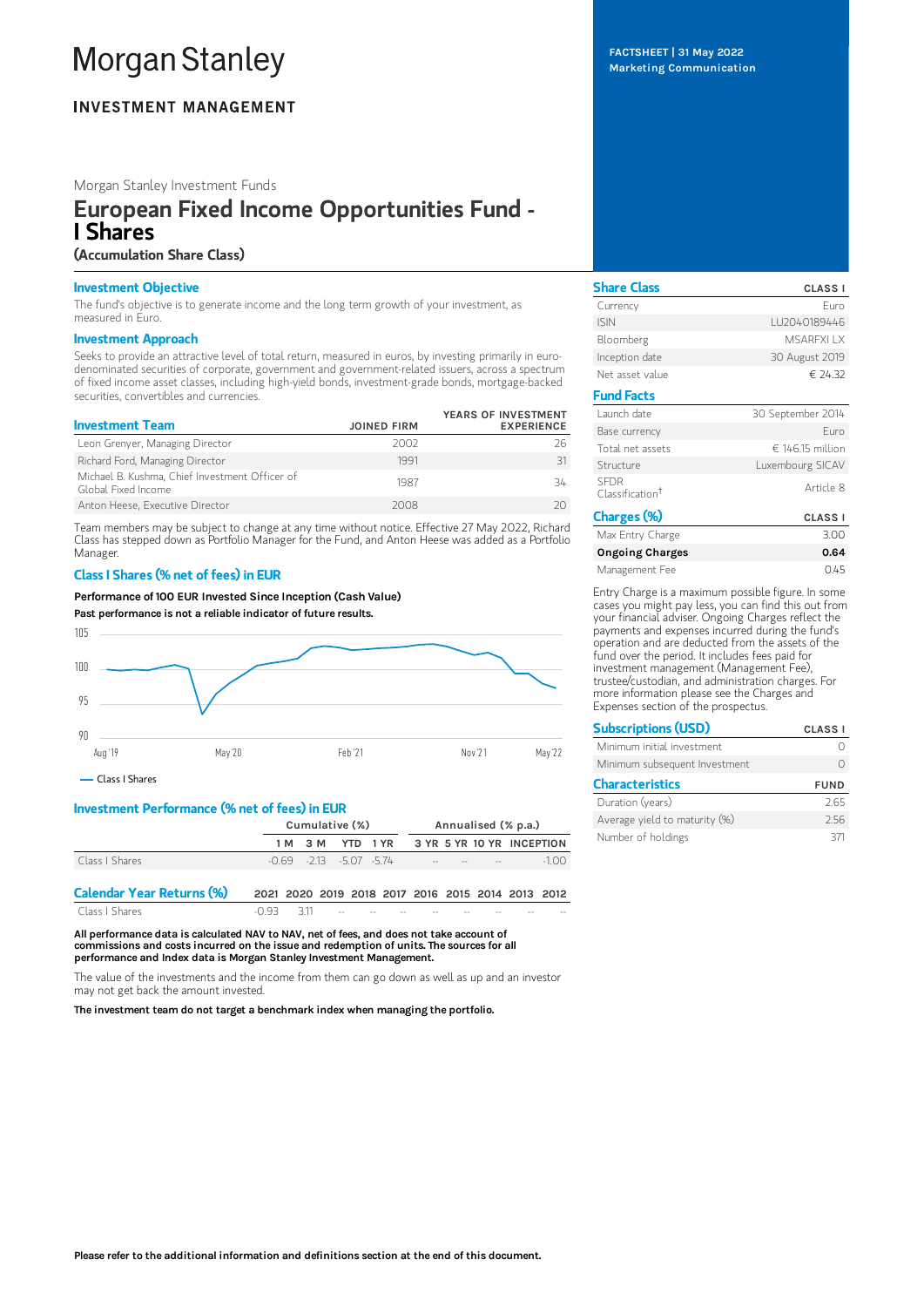| Sector Allocation (% of Total Net Assets) <sup>1,2</sup> | <b>PORTFOLIO</b> |
|----------------------------------------------------------|------------------|
| <b>Treasuries</b>                                        | 12.95            |
| Sovereign                                                | 7.38             |
| <b>Government Related</b>                                | 13.46            |
| <b>Investment Grade Corporates</b>                       | 33.60            |
| Industrial                                               | 8.76             |
| Financial Institutions                                   | 20.57            |
| Utility                                                  | 4.26             |
| <b>High Yield Corporates</b>                             | 12.97            |
| <b>NR Corporates</b>                                     | 0.51             |
| Covered                                                  | 0.56             |
| Convertibles                                             | 0.48             |
| <b>Agency RMBS</b>                                       | 0.00             |
| <b>Non-Agency RMBS</b>                                   | 5.69             |
| <b>ABS</b>                                               | 1.71             |
| <b>CMBS</b>                                              | 2.25             |
| <b>Credit Default Swaps</b>                              | $-0.19$          |
| CLO                                                      | 0.20             |
| <b>Mutual Funds</b>                                      | 4.18             |
| Cash & Equivalents                                       | 4.25             |

# Top Countries (% of Total Net Assets)<sup>1</sup> FUND



## **Currency Allocation (% of Total Net Assets)<sup>1</sup> FUND**

| Euro                      | 100.09  |
|---------------------------|---------|
| Chinese Yuan Renminbi     | 1.00    |
| South Africa Rand         | 0.02    |
| US Dollar                 | 0.01    |
| Swedish Krona             | $-0.02$ |
| <b>British Pound</b>      | $-0.04$ |
| Australian Dollar         | $-0.06$ |
| Chinese Offshore Renminbi | $-0.99$ |

<sup>†</sup> This Fund is classified as an Article 8 product under the Sustainable Finance Disclosure Regulation. Article 8 products are those which promote environmental or social characteristics and which integrate sustainability into the investment process in a binding manner. Before making any decision to invest in the fund mentioned herein, please refer to all the characteristics and objectives of the Fund noted in the current Prospectus and KIID at morganstanleyinvestmentfunds.com.

<sup>1</sup>May not sum to 100% due to the exclusion of other assets and liabilities. <sup>2</sup> For additional information regarding sector classification/definitions please visit www.msci.com/gics and the glossary at www.morganstanley.com/im. <sup>3</sup> Quality distribution data for securities is sourced from Fitch, Moody's and S&P. Where the credit ratings for individual securities differ between the three ratings agencies, the 'highest' rating is applied. The rating of credit default swaps is based on the 'highest' rating of the underlying reference bond. 'Cash' includes investments in short term instruments, including investments in Morgan Stanley liquidity funds.

# **Quality Distribution (% of Total Net Assets)**<sup>1,3</sup> FUND



#### Share Class I Risk and Reward Profile

| Lower Risk |  |                                  |  |  | <b>Higher Risk</b> |                                   |  |
|------------|--|----------------------------------|--|--|--------------------|-----------------------------------|--|
|            |  |                                  |  |  |                    |                                   |  |
|            |  | <b>Potentially Lower Rewards</b> |  |  |                    | <b>Potentially Higher Rewards</b> |  |

The risk and reward category shown is based on historic data.

- Historic figures are only a guide and may not be a reliable indicator of what may happen in the future.
- As such this category may change in the future.
- The higher the category, the greater the potential reward, but also the greater the risk of losing the investment. Category 1 does not indicate a risk .<br>free investment
- The fund is in this category because it invests in fixed income securities and the fund's simulated and/or realised return has experienced medium rises and falls historically.
- The fund may be impacted by movements in the exchange rates between the fund's currency and the currencies of the fund's investments.

This rating does not take into account other risk factors which should be considered before investing, these include:

- The value of bonds are likely to decrease if interest rates rise and vice versa.
- The value of financial derivative instruments are highly sensitive and may result in losses in excess of the amount invested by the Sub-Fund.
- Issuers may not be able to repay their debts, if this happens the value of  $\bullet$ your investment will decrease. This risk is higher where the fund invests in a bond with a lower credit rating.
- The fund relies on other parties to fulfill certain services, investments or transactions. If these parties become insolvent, it may expose the fund to financial loss.
- Sustainability factors can pose risks to investments, for example: impact asset values, increased operational costs.
- There may be an insufficient number of buyers or sellers which may affect the funds ability to buy or sell securities.
- Investment in Fixed Income Securities via the China Interbank Bond Market  $\bullet$ may also entail additional risks, such as counterparty and liquidity risk.
- There are increased risks of investing in emerging markets as political, legal and operational systems may be less developed than in developed markets. Past performance is not a reliable indicator of future results. Returns may
- increase or decrease as a result of currency fluctuations. The value of investments and the income from them can go down as well as up and investors may lose all or a substantial portion of his or her investment.
- The value of the investments and the income from them will vary and there can be no assurance that the Fund will achieve its investment objectives.
- Investments may be in a variety of currencies and therefore changes in rates of exchange between currencies may cause the value of investments to decrease or increase. Furthermore, the value of investments may be adversely affected by fluctuations in exchange rates between the investor's reference currency and the base currency of the investments.

#### Additional I Share Classes

| <b>CURRENCY</b> | LAUNCH     | <b>ISIN</b>  | <b>BLOOMBERG</b> |
|-----------------|------------|--------------|------------------|
| FI JR           | 30.08.2019 | LU2040189362 | MSARFIR I X      |

Please refer to the Prospectus for full risk disclosures, available at<br>www.morganstanleyinvestmentfunds.com. All data as of 31.05.202 winvestmentfunds.com. All data as of 31.05.2022 and subject to change daily.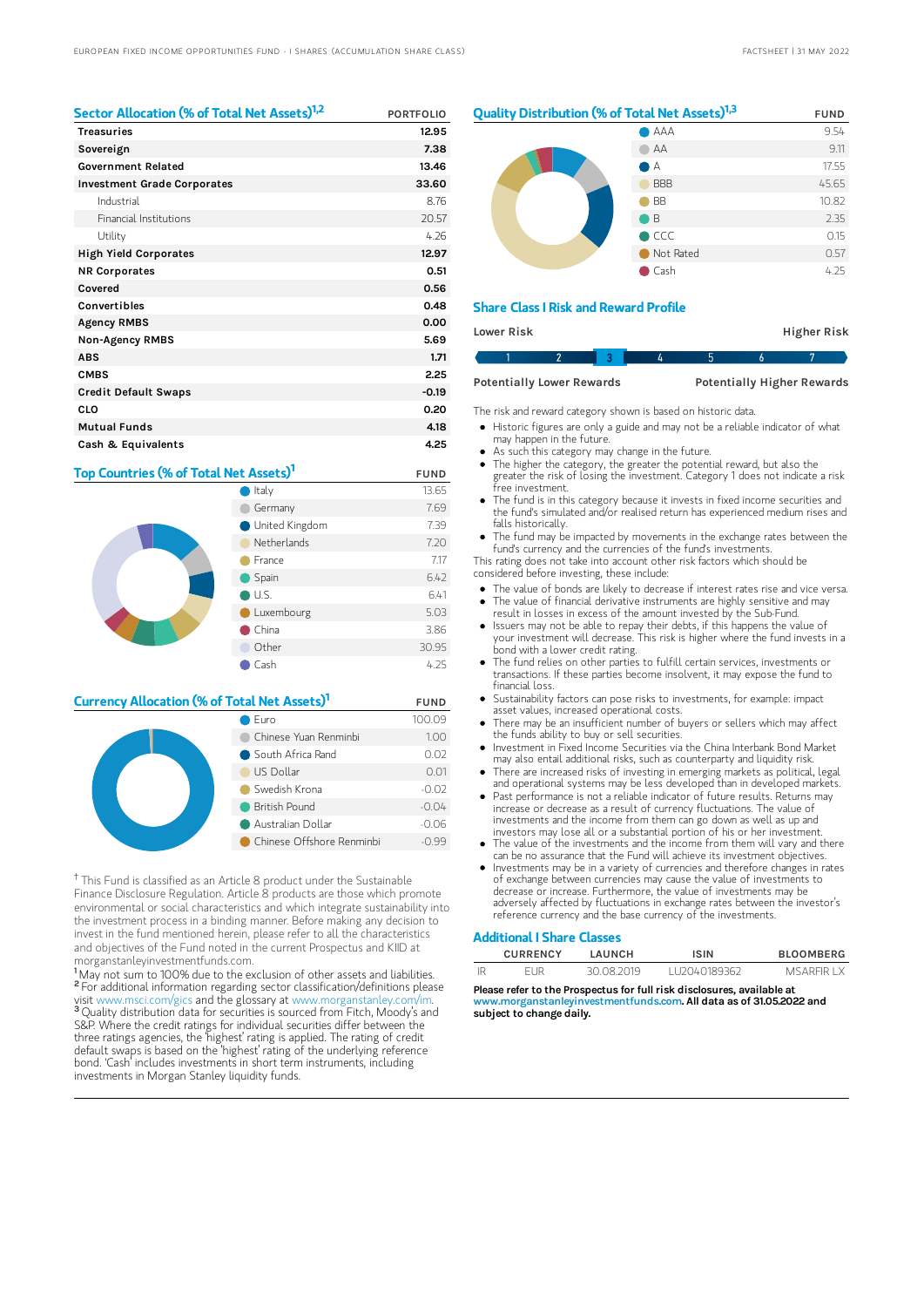This is a marketing communication. Applications for shares in the Fund should not be made without first consulting the current Prospectus and the Key Investor Information Document ("KIID"), which are available in English and in the official language of your local jurisdiction at [morganstanleyinvestmentfunds.com](https://www.morganstanley.com/im/msinvf/index.html) or free of charge from the Registered Office of Morgan Stanley Investment Funds, European Bank and Business Centre, 6B route de Trèves, L-2633 Senningerberg, R.C.S. Luxemburg B 29 192. A summary of investor rights is available in English at the same website. If the management company of the relevant Fund decides to terminate its arrangement for marketing that Fund in any EEA country where it is registered for sale, it will do so in accordance with the relevant UCITS rules.

#### DEFINITIONS

Average yield to maturity measures the annual return on interest-bearing securities. In this it is assumed that they will be held to maturity. This metric includes both the coupon payments received during the term of the security and the repayment of the capital on maturity. **Bloomberg** stands for 'Bloomberg Global Identifier (BBGID)'. This is a unique 12 digit alphanumerical code designed to enable the identification of securities, such as the Morgan Stanley Investment Funds sub-funds at share class level, on a Bloomberg Terminal. The Bloomberg Terminal, a system provided by Bloomberg L.P., enables analysts to access and analyse real-time financial market data. Each Bloomberg code starts with the same BBG prefix, followed by nine further characters that we list here in this guide for each share class of each fund. Cash & Equivalents are defined as the value of assets that can be converted into cash immediately. These include commercial paper, open FX transactions, Treasury bills and other short-term instruments. Such instruments are considered cash equivalents because they are deemed liquid and not subject to significant risk of changes in values. Duration is a measure of the sensitivity of the price (the value of principal) of a fixed-income investment to a change in interest rates. Duration is expressed as a number of years. Rising interest rates mean falling<br>bond prices, while declining interest rates mean rising bond prices. **ISIN** is the international securities identification number (ISIN), a 12 digit code consisting of numbers and letters that distinctly identifies securities. NAV is the Net Asset Value per share of the Fund (NAV), which represents the value of the assets of a fund less its liabilities. Number of holdings provided are a typical range, not a maximum number. The portfolio may exceed this from time to time due to market conditions and outstanding trades.

#### **DISTRIBUTION**

This communication is only intended for and will only be distributed to persons resident in jurisdictions where such distribution or availability would not be contrary to local laws or regulations. In particular, the Shares are not for distribution to US persons.

Ireland: MSIM Fund Management (Ireland) Limited. Registered Office: The Observatory, 7-11 Sir John Rogerson's Quay, Dublin 2, D02 VC42, Ireland. Registered in Ireland as a private company limited by shares under company number 616661. MSIM Fund Management (Ireland) Limited is regulated by the Central Bank of Ireland. United Kingdom: Morgan Stanley Investment Management Limited is authorised and regulated by the Financial Conduct Authority. Registered in England. Registered No. 1981121. Registered Office: 25 Cabot Square, Canary Wharf, London E14 4QA,<br>authorised and regulated by the Financial Conduct Authority. **Dubai:** Morgan Stanley Investment Management Limited (Representative Office, Unit Precinct 3-7th Floor-Unit 701 and 702, Level 7, Gate Precinct Building 3, Dubai International Financial Centre, Dubai, 506501, United Arab<br>Emirates. Telephone: +97 (0)14 709 7158). **Italy:** MSIM Fund Management (Ireland)Limited, Milan Branch (Sede Secondaria di Milano) is a branch of MSIM Fund Management (Ireland) Limited, a company registered in Ireland, regulated by the Central Bank of Ireland and whose registered office is at The Observatory, 7-11 Sir John Rogerson's Quay, Dublin 2, D02 VC42, Ireland. MSIM Fund Management (Ireland) Limited Milan Branch (Sede Secondaria di Milano) with seat in Palazzo Serbelloni Corso Venezia, 16 20121 Milano, Italy, is registered in Italy with company number and VAT number 11488280964. The Netherlands: MSIM Fund Management (Ireland) Limited, Rembrandt Tower, 11th Floor Amstelplein 1 1096HA, Netherlands. Telephone: 31 2-0462-1300. Morgan Stanley Investment Management is a branch office of MSIM Fund Management (Ireland) Limited. MSIM Fund Management (Ireland) Limited is regulated by the<br>Central Bank of Ireland. **France:** MSIM Fund Management (Ireland) Limited, Paris Branch is a branch of MSIM Fund Management (Ireland) Limited, a company registered in Ireland, regulated by the Central Bank of Ireland and whose registered office is at The Observatory, 7-11 Sir John Rogerson's Quay, Dublin 2, D02 VC42, Ireland. MSIM Fund Management (Ireland) Limited Paris Branch with seat at 61 rue de Monceau 75008 Paris, France, is registered in France with company number 890 071 863 RCS. Spain: MSIM Fund Management (Ireland) Limited, Sucursal en España is a branch of MSIM Fund Management (Ireland) Limited, a company registered in Ireland, regulated by the Central Bank of Ireland and whose registered

office is at The Observatory, 7-11 Sir John Rogerson's Quay, Dublin 2, D02 VC42, Ireland. MSIM Fund Management (Ireland) Limited, Sucursal en España with seat in Calle Serrano 55, 28006, Madrid, Spain, is registered in Spain with tax identification number W0058820B. Switzerland: Morgan Stanley & Co. International plc, London, Zurich Branch Authorised and regulated by the Eidgenössische Finanzmarktaufsicht ("FINMA"). Registered with the Register of Commerce Zurich CHE-115.415.770. Registered Office: Beethovenstrasse 33, 8002 Zurich, Switzerland, Telephone +41 (0) 44 588 1000. Facsimile Fax: +41(0) 44 588 1074.

Australia: This publication is disseminated in Australia by Morgan Stanley Investment Management (Australia) Pty Limited ACN: 122040037, AFSL No. 314182, which accepts responsibility for its contents. This publication, and any access to it, is intended only for "wholesale clients" within the meaning of the Australian Corporations Act. Hong Kong: This document has been issued by Morgan Stanley Asia Limited for use in Hong Kong and shall only be made available to "professional investors" as defined under the Securities and Futures Ordinance of Hong Kong (Cap 571). The contents of this document have not been reviewed nor approved by any regulatory authority including the Securities and Futures Commission in Hong Kong. Accordingly, save where an exemption is available under the relevant law, this document shall not be issued, circulated, distributed, directed at, or made available to, the public in Hong Kong. Singapore: This publication should not be considered to be the subject of an invitation for subscription or purchase, whether directly or indirectly, to the public or any member of the public Singapore other than (i) to an institutional investor under section 304 of the Securities and Futures Act, Chapter 289 of Singapore ("SFA"), (ii) to a "relevant person" (which includes an accredited investor) pursuant to section 305 of the SFA, and such distribution is in accordance with the conditions specified in section 305 of the SFA; or (iii) otherwise pursuant to, and in accordance with the conditions of, any other applicable provision of the SFA. In particular, for investment funds that are not authorized or recognized by the MAS, units in such funds are not allowed to be offered to the retail public; any written material issued to persons as aforementioned in connection with an offer is not a prospectus as defined in the SFA and, accordingly, statutory liability under the SFA in relation to the content of prospectuses does not apply, and investors should consider carefully whether the investment is suitable for them. This publication has not been reviewed by the Monetary Authority of Singapore.

Chile: Neither the Fund nor the interests in the Fund are registered in the Registry of Offshore Securities (el Registro de Valores Extranjeros) or subject to the supervision of the Commission for the Financial Market (la Comisión para el Mercado Financiero). This document and other offering materials relating to the offer of the interests in the Fund do not constitute a public offer of, or an invitation to subscribe for or purchase, the Fund interests in the Republic of Chile, other than to individually identified purchasers pursuant to a private offering within the meaning of Article 4 of the Chilean Securities Act (la Ley del Mercado de Valores) (an offer that is not "addressed to the public at large or to a certain sector or specific group of the public").

Peru: The interests in the Fund have not been and will not be registered in Peru under Decreto Legislativo 862: Ley de Fondos de Inversión y sus Sociedades Administradoras or under Decreto Legislativo 861: Ley del Mercado de Valores (the "Securities Market Law"), and are being offered to institutional investors only (as defined in article 8 of the Securities Market Law) pursuant to a private placement, according to article 5 of the Securities Market Law. The interests in the Fund have not been registered in the securities market public registry (Registro Público del Mercado de Valores) maintained by, and the offering of the Fund interests in Peru is not subject to the supervision of, the Superintendencia del Mercado de Valores. Any transfers of the Fund interests shall be subject to the limitations contained in the Securities Market Law and the regulations issued thereunder.

#### IMPORTANT INFORMATION

EMEA: This marketing communication has been issued by MSIM Fund Management (Ireland) Limited. MSIM Fund Management (Ireland) Limited is regulated by the Central Bank of Ireland. MSIM Fund Management (Ireland) Limited is incorporated in Ireland as a private company limited by shares with company registration number 616661 and has its registered address at The Observatory, 7-11 Sir John Rogerson's Quay, Dublin 2, D02 VC42, Ireland.

This document contains information relating to the sub-fund ("Fund") of Morgan Stanley Investment Funds, a Luxembourg domiciled Société d'Investissement à Capital Variable. Morgan Stanley Investment Funds (the "Company") is registered in the Grand Duchy of Luxembourg as an undertaking for collective investment pursuant to Part 1 of the Law of 17th December 2010, as amended. The Company is an Undertaking for Collective Investment in Transferable Securities ("UCITS").

Applications for shares in the Fund should not be made without first consulting the current Prospectus, Key Investor Information Document ("KIID"), Annual Report and Semi-Annual Report ("Offering Documents"), or